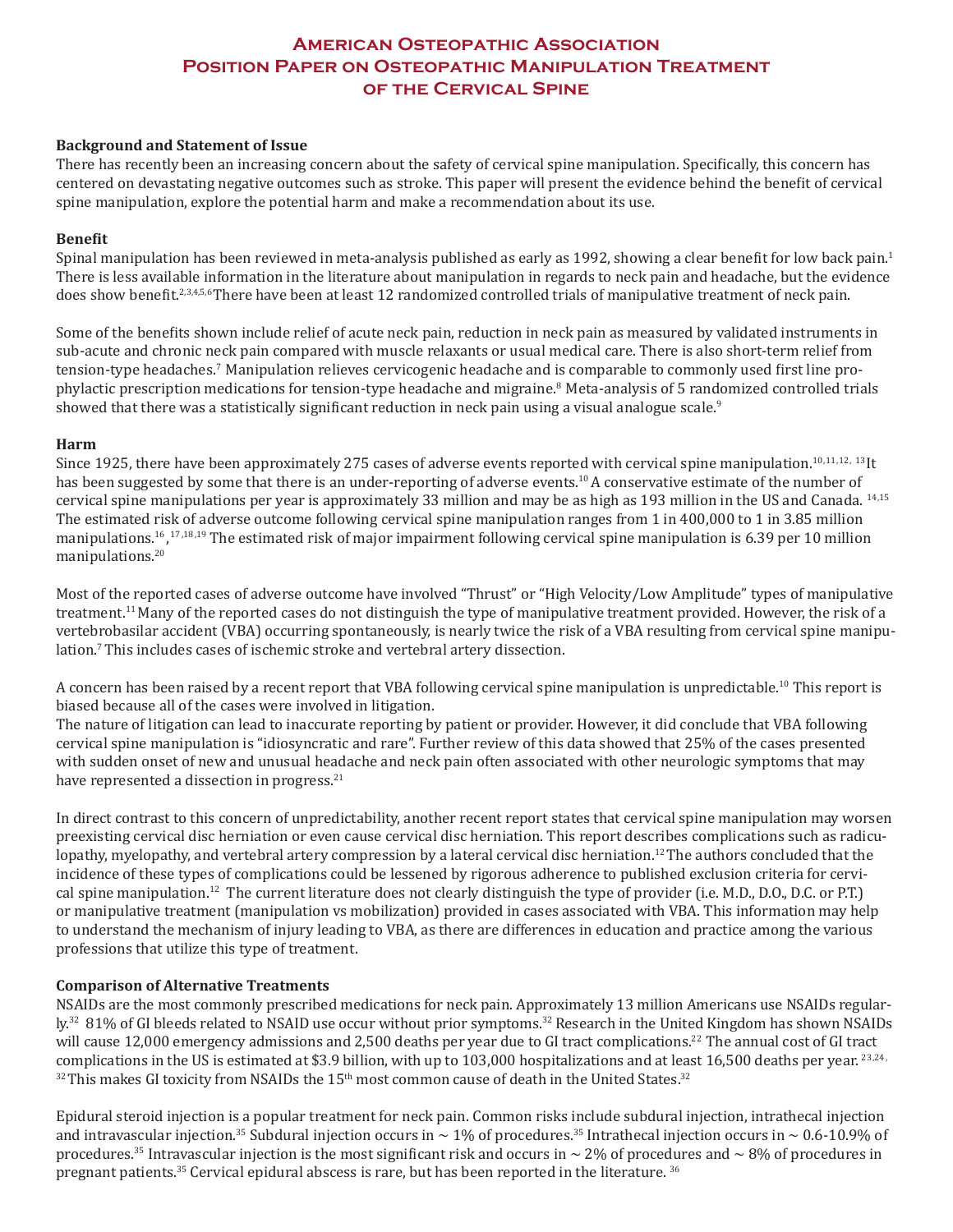# **Provocative Tests**

Provocative tests such as the DeKline test have been studied in animals and humans. This test and others like it were found to be unreliablefor demonstrating reproducibility of ischemia or risk of injuring the vertebral artery.25,26,27,28,29,30

# **Risk factors**

VBA accounts for 1.3 in 1000 cases of stroke, making this a rare event. Approximately 5% of patients with VBA die as a result, while 75% have a good functional recovery. <sup>33</sup> The most common risk factors for VBA are migraine, hypertension, oral contraceptive use and smoking.31 Elevated homocysteine levels, which have been implicated in cardiovascular disease, may be a risk factor for VBA.<sup>34</sup>

A study done in 1999 reviewing 367 cases of VBA reported from 1966-1993 showed 115 cases related to cervical spine manipulation;  $167$  were spontaneous, 58 from trivial trauma and 37 from major trauma.<sup>31</sup>

Complications from cervical spine manipulation most often occur in patients who have had prior manipulation uneventfully and without obvious risk factors for VBA. <sup>7</sup> "Most vertebrobasilar artery dissections occur in the absence of cervical manipula<mark>-</mark> tion, either spontaneously or after trivial trauma or common daily movements of the neck, such as backing out of the driveway, painting the ceiling, playing tennis, sneezing, or engaging in yoga exercises." 10 In some cases manipulation may not be the primary insult causing the dissection, but an aggravating factor or coincidental event.<sup>21</sup>

It has been proposed that thrust techniques that use a combination of hyperextension, rotation and traction of the upper cervical spine will place the patient at greatest risk of injuring the vertebral artery. In a retrospective review of 64 medical legal cases, information on the type of manipulation was available in 39 (61%) of the cases. 51% involved rotation, with the remaining 49% representing a variety of positions including lateral flexion, traction and isolated cases of non-force or neutral position thrusts. Only  $15\%$  reported any form of extension<sup>21</sup>

# **Conclusion**

Osteopathic manipulative treatment of the cervical spine, including but not limited to High Velocity/Low Amplitude treatment, is effective for neck pain and is relatively safe, especially in comparison to other common treatments. Because of the very small risk of adverse outcomes, trainees should be provided with sufficient information so they are advised of the potential risks. There is a need for research to distinguish the risk of VBA associated with manipulation done by provider type and to determine the nature of the relationship between different types of manipulative treatment and VBA.

Therefore, it is the position of the American Osteopathic Association that all modalities of osteopathic manipulative treatment of the cervical spine, including High Velocity/Low Amplitude, should continue to be taught at all levels of education, and that osteopathic physicians should continue to offer this form of treatment to their patients.

*Adopted by AOA House of Delegates July 14, 2005*

- <sup>1</sup> Shekelle, P, Adams, A, et al. Spinal manipulation for low-back pain. Annals of Internal Medicine 1992;117(7): 590-98.
- <sup>2</sup> Koes, BW, Bouter, LM, et al. The effectiveness of manual therapy, physiotherapy, and treatment by the general practitioner for nonspecific back and neck complaints, a randomized clinical trial. Spine 1992;17(1):28-35.
- <sup>3</sup> Koes, B, Bouter, L, et al. Randomised clinical trial of manipulative therapy and physiotherapy for persistent back and neck complaints: results of one year follow up. BMJ 1992;304:601-5.
- <sup>4</sup> Koes BW, Bouter LM van Marmeren H, et al. A randomized clinical trial of manual therapy and physiotherapy for persistent neck and back complaints: sub-group analysis and relationship between outcome measures. J Manipulative Physio Ther 1993;16:211-9.
- <sup>5</sup> Cassidy JD, Lopes AA, Yong-Hing K. The immediate effect of manipulation versus mobilization on pain and range of motion in the cervical spine: A randomized controlled trial. J Manipulative Physio Ther 1992;15: 570-5.
- <sup>6</sup> Jensen OK, Nielsen FF, Vosmar L. An open study comparing manual therapy with the use of cold packs in the treatment of posttraumatic headache. Cephalgia 1990;10:241-50.
- <sup>7</sup> Hurwitz EL, Aker PD, Adams AH, Meeker WC, et al. Manipulation and Mobilization of the Cervical Spine. A systematic review of the literature. Spine 1996; 21(15):1746-56 .
- <sup>8</sup> Bronfort G, Assendelft WJ, Evans R, Haas M, Bouter. Efficacy of spinal manipulation for chronic headache: a systematic review. J of Manip & Physio Ther 2001;27(7):457-66.
- <sup>9</sup> Gross AR, Aker PD, Goldsmith CH, Peloso P. Conservative management of mechanical neck disorders. A systematic overview and meta-analysis. Online J Curr Clin Trials. 1996; Doc No 200-201.
- <sup>10</sup>Haldeman S, Kohlbeck FJ and McGregor M. Unpredictabilty of cerebrovascular ischemia associated with cervical spine manipulation: A review of 64 cases after cervical spine manipulation therapy. Spine 2002;27:49-55.
- <sup>11</sup>Assendelft WJJ, Bouter LM and Knipschild PG. Complications of spinal manipulation: A comprehensive review of the literature. J Fam Pract 1996; 42: 475-480.
- $12$ Malone DG, Baldwin NG, Tomecek FJ, Boxell CM, et al. Complications of cervical spine manipulation therapy: 5-Year retrospective study in a single-group practice.Neurosurg Focus 13(6), 2002.
- <sup>13</sup>Vick DA, McKay C, Zengerle CR. The safety of manipulative treatment: review of the literature from 1925 to 1993. JAOA 1996; 96(2):113-5. <sup>14</sup>Haldeman S, Carey P, Townsend M, Papadopoulos C. Arterial dissection following cervical manipulation. The chiropractic experience. CMAJ 2001;165: 905-6.